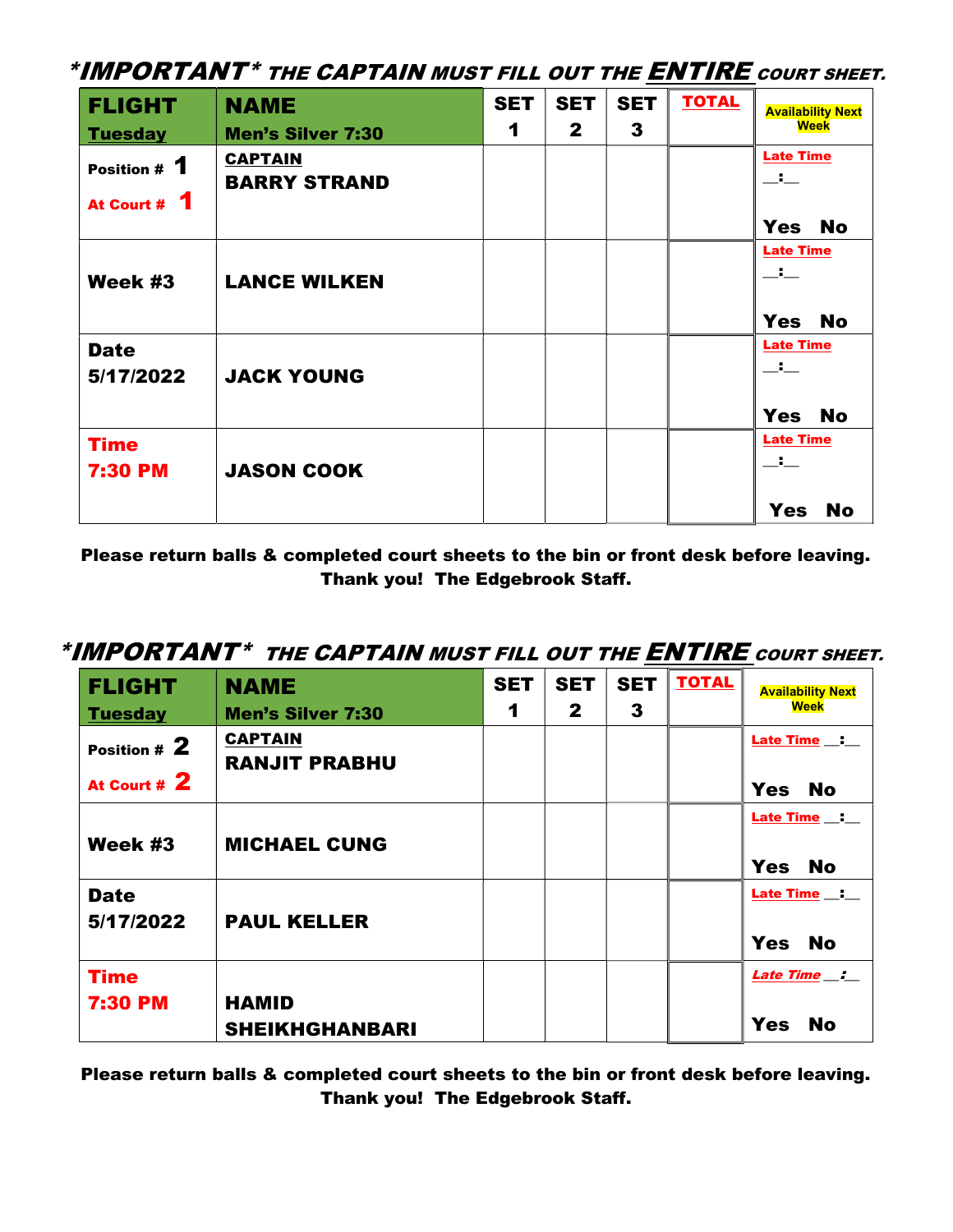| <b>FLIGHT</b>                   | <b>NAME</b>                            | <b>SET</b> | <b>SET</b>   | <b>SET</b> | <b>TOTAL</b> | <b>Availability Next</b>                           |
|---------------------------------|----------------------------------------|------------|--------------|------------|--------------|----------------------------------------------------|
| <b>Tuesday</b>                  | <b>Men's Silver 7:30</b>               | 1          | $\mathbf{2}$ | 3          |              | Week                                               |
| Position $#3$<br>At Court # $3$ | <b>CAPTAIN</b><br><b>BRIAN DICKSON</b> |            |              |            |              | <b>Late Time __: __</b><br><b>Yes</b><br><b>No</b> |
|                                 |                                        |            |              |            |              |                                                    |
| Week #3                         | <b>PAUL CHO</b><br>(BING LI)           |            |              |            |              | Late Time _: __<br>Yes No                          |
| <b>Date</b><br>5/17/2022        | <b>GARY NEVINS</b><br>$(**TBD**)$      |            |              |            |              | Late Time _: _<br>Yes No                           |
| <b>Time</b><br><b>7:30 PM</b>   | <b>MATT KEMPF</b>                      |            |              |            |              | Late Time _: _<br><b>Yes</b><br><b>No</b>          |

Please return balls & completed court sheets to the bin or front desk before leaving. Thank you! The Edgebrook Staff.

## \*IMPORTANT\* THE CAPTAIN MUST FILL OUT THE ENTIRE COURT SHEET.

| <b>FLIGHT</b><br><b>Tuesday</b>         | <b>NAME</b><br><b>Men's Silver 7:30PM</b> | <b>SET</b><br>1 | <b>SET</b><br>$\mathbf{2}$ | <b>SET</b><br>$\mathbf{3}$ | <b>TOTAL</b> | <b>Availability Next</b><br>Week                   |
|-----------------------------------------|-------------------------------------------|-----------------|----------------------------|----------------------------|--------------|----------------------------------------------------|
| Position $# 4$<br><b>Upper Court #4</b> | <b>CAPTAIN</b><br><b>LEE SCHELLEY</b>     |                 |                            |                            |              | <b>Late Time __: __</b><br><b>No</b><br><b>Yes</b> |
| Week #3                                 | <b>SCOTT ROBERTSON</b>                    |                 |                            |                            |              | Late Time _:<br><b>Yes</b><br><b>No</b>            |
| <b>Date</b><br>5/17/2022                | <b>BO SHEN</b>                            |                 |                            |                            |              | Late Time _:<br><b>No</b><br><b>Yes</b>            |
| <b>Time</b><br><b>7:30 PM</b>           | <b>JOEL HIGGINS</b>                       |                 |                            |                            |              | Late Time _:<br><b>Yes</b><br><b>No</b>            |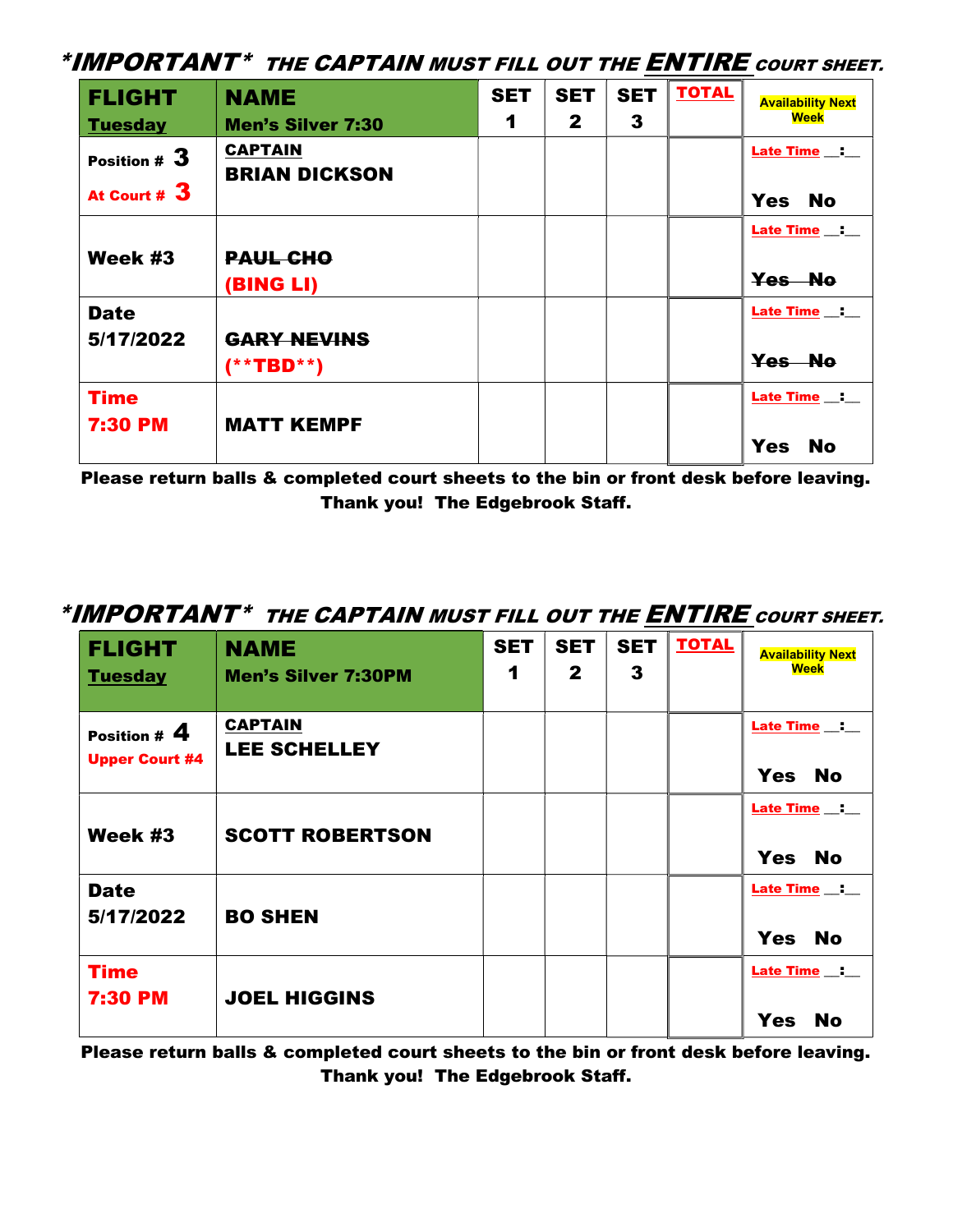| <b>FLIGHT</b><br><b>Tuesday</b>      | <b>NAME</b><br><b>Men's Silver 9PM</b> | <b>SET</b><br>1 | <b>SET</b><br>$\mathbf{2}$ | <b>SET</b><br>3 | <b>TOTAL</b> | <b>Availability Next</b><br>Week         |
|--------------------------------------|----------------------------------------|-----------------|----------------------------|-----------------|--------------|------------------------------------------|
| Position $# 5$<br><b>At Court #1</b> | <b>CAPTAIN</b><br><b>CORY PURKIS</b>   |                 |                            |                 |              | Late Time _:<br><b>Yes</b><br><b>No</b>  |
| Week #3                              | <b>JINHONG NO</b>                      |                 |                            |                 |              | Late Time _:<br>Yes No                   |
| <b>Date</b><br>5/17/2022             | <b>PAUL MOOSMAN</b>                    |                 |                            |                 |              | Late Time __:<br>Yes No                  |
| <b>Time</b><br><b>9:00 PM</b>        | <b>VENU SUBRAMANYAM</b>                |                 |                            |                 |              | Late Time __:<br><b>Yes</b><br><b>No</b> |

Please return balls & completed court sheets to the bin or front desk before leaving. Thank you! The Edgebrook Staff.

## \*IMPORTANT\* THE CAPTAIN MUST FILL OUT THE ENTIRE COURT SHEET.

| <b>FLIGHT</b><br><b>Tuesday</b>    | <b>NAME</b><br><b>Men's Silver 9PM</b> | <b>SET</b><br>1 | <b>SET</b><br>$\mathbf{2}$ | <b>SET</b><br>3 | <b>TOTAL</b> | <b>Availability Next</b><br>Week                                  |
|------------------------------------|----------------------------------------|-----------------|----------------------------|-----------------|--------------|-------------------------------------------------------------------|
| Position # 6<br><b>At Court #2</b> | <b>CAPTAIN</b><br><b>ROB AUFFANT</b>   |                 |                            |                 |              | Late Time :<br><b>Yes</b><br>No                                   |
| Week #3                            | <b>KYUHO SON</b>                       |                 |                            |                 |              | Late Time $\qquad \qquad \blacksquare$<br><b>No</b><br><b>Yes</b> |
| <b>Date</b><br>5/17/2022           | <b>NIELS KIRKEGAARD</b>                |                 |                            |                 |              | Late Time _: _<br><b>Yes</b><br><b>No</b>                         |
| <b>Time</b><br><b>9:00 PM</b>      | <b>WAYNE LAU</b>                       |                 |                            |                 |              | Late Time _: _<br><b>Yes</b><br>No                                |